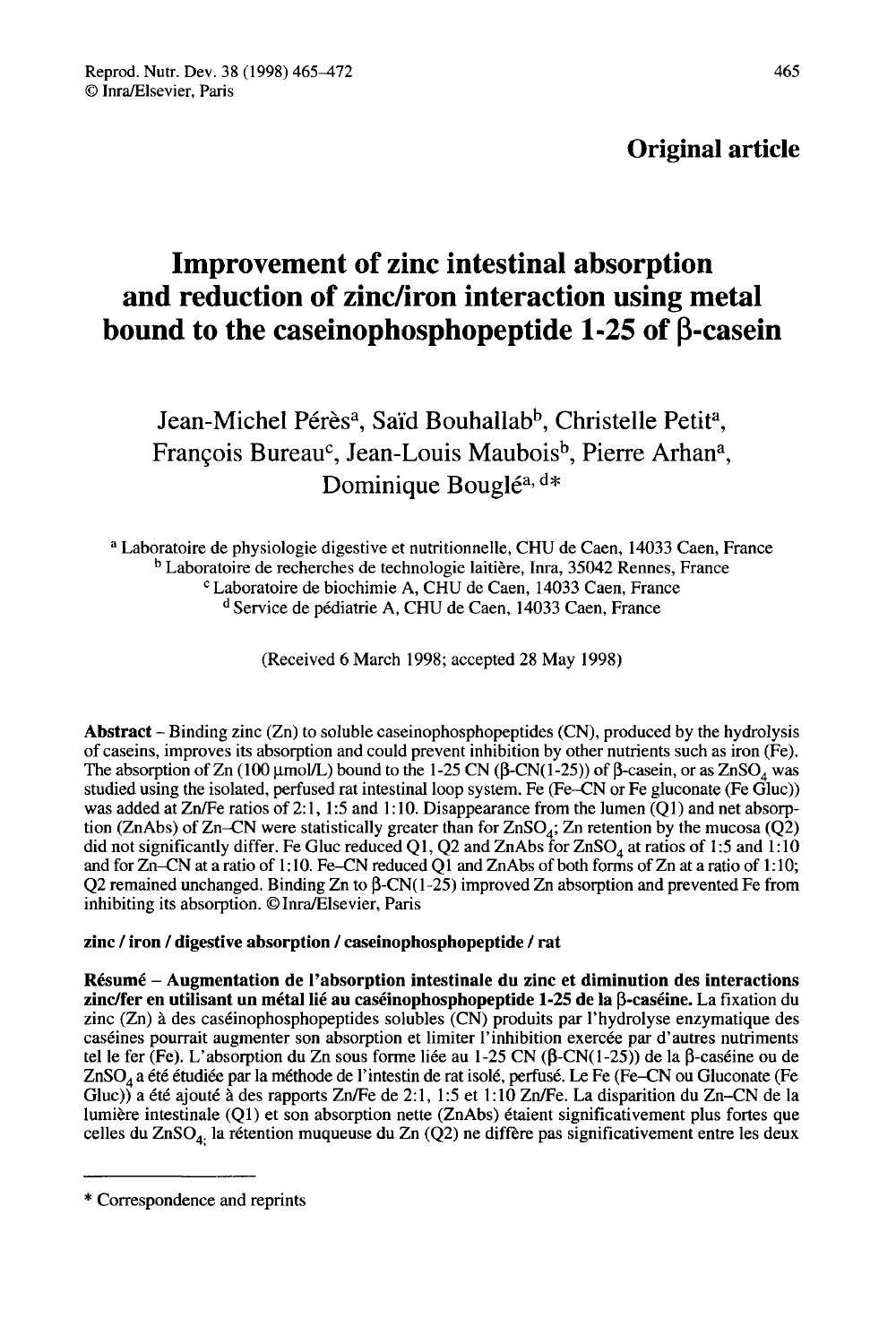S.-M. Pérès et al.<br>1.-M. Pérès et al.<br>1.5 et 1:10, ne diminuant que Q1, Q2 et ZnAbs de ZnSO<sub>4</sub> aux rapports 1:5 et 1:10, ne diminuant que Q1 et ZnAbs pour Zn-CN au rapport 1:10. Fe-CN a diminué Q1 et ZnAbs, au rapport 1:10 pour les deux formes de Zn. La fixation du Zn au  $\beta$ -CN (1-25) augmente son absorption et assure sa protection contre l'interaction inhibitrice du Fe. Les mécanismes en cause pourraient impliquer une augmentation de la solubilité intraluminale du Zn et l'étape de transfert entérocytaire. © Inra/Elsevier, Paris

zinc / fer / absorption digestive / caséinophosphopeptide / rat

#### 1. INTRODUCTION

Zinc (Zn) is the cofactor of several hundred metalloenzymes involved in protein and nucleic acid synthesis [27]. Zn deficiency leads to anorexia [30], and affects tissues capable of rapid proliferation. A lack of Zn during critical prenatal and postnatal periods therefore impairs growth, bone and cerebral development [26, 30], gastro-intestinal tract function and immunity. However, Zn deficiency can also be an isolated cause of reduced growth rate [32].

Zn is mainly absorbed in the jejunum [1, 18]. Absorption depends on the dietary form of the Zn and on the presence of certain intraluminal factors. Thus, lactose and citric acid [23, 29] facilitate Zn uptake by the enterocyte, whereas phytates decrease Zn absorption [22]. Iron (Fe) inhibits Zn uptake and metabolism and Zn has a similar effect on Fe absorption [3, 11, 13, 17, 31].

Binding Zn to ligands such as dietary proteins can keep it soluble and enhance its intestinal absorption. The hydrolysis of caseins yields caseinophosphopeptides (CN) which bind calcium via their phosphoserine residues [2, 33]. Other divalent cations, such as Zn and Fe, can bind to phosphoserine residues in proportion to their degree of phosphorylation and according to the cation [4, 9, 33]. These CN are normally found in the intestinal lumen during digestion [20, 21]. They are somewhat resistant to digestive enzymes [4, 5, 28]. In vivo studies on the influence of CN on mineral absorption have given conflicting results. CN improve calcium absorption in rats by preventing the precipitation of calcium salts in the small

intestine [28, 35] but have no effect in the pig [24]. Other studies have shown them to have a limited effect on calcium absorption in the rat ileum [19].  $\beta$ -CN (1-25) is produced by the hydrolysis of  $\beta$ -casein, and has four of the five phosphoserine residues of the native protein. Thus 1 mole can bind 4 moles of Fe or Zn with a greater affinity than for calcium [4]. Our previous studies showed that binding Fe to  $\beta$ -CN (1-25) increased its net absorption by normal and Fe deficient rats and decreased the inhibitory effect of calcium on Fe absorption [25]. The addition of CN to a solution containing phy tates also increases the absorption of calcium and Zn in rat pups [14] and in adult humans [15].

The present study was performed to confirm in vivo the improved absorption of Zn in the presence of  $\beta$ -CN (1-25) and to assess the influence of  $\beta$ -CN (1-25) on the inhibition of Zn absorption by Fe. The absorption of  $Zn$  bound to purified  $\beta$ -CN (1-25) was compared to that of Zn sulfate using the isolated jejunal rat loop model. The inhibition of Zn absorption by Fe was studied using different concentrations of Fe as  $\beta$ -CN (1-25) bound Fe or Fe gluconate.

#### 2. MATERIALS AND METHODS

#### 2.1. Preparation of the 1-25 caseinophosphopeptide of B-casein  $(B-CN (1-25))$

 $\beta$  casein ( $\beta$ -CN) was isolated from industrially produced sodium caseinate (Armor Protéines, Saint-Brice-en-Coglès, France) by cold solubilization (pH 4.5;  $4^{\circ}$ C), followed by ion exchange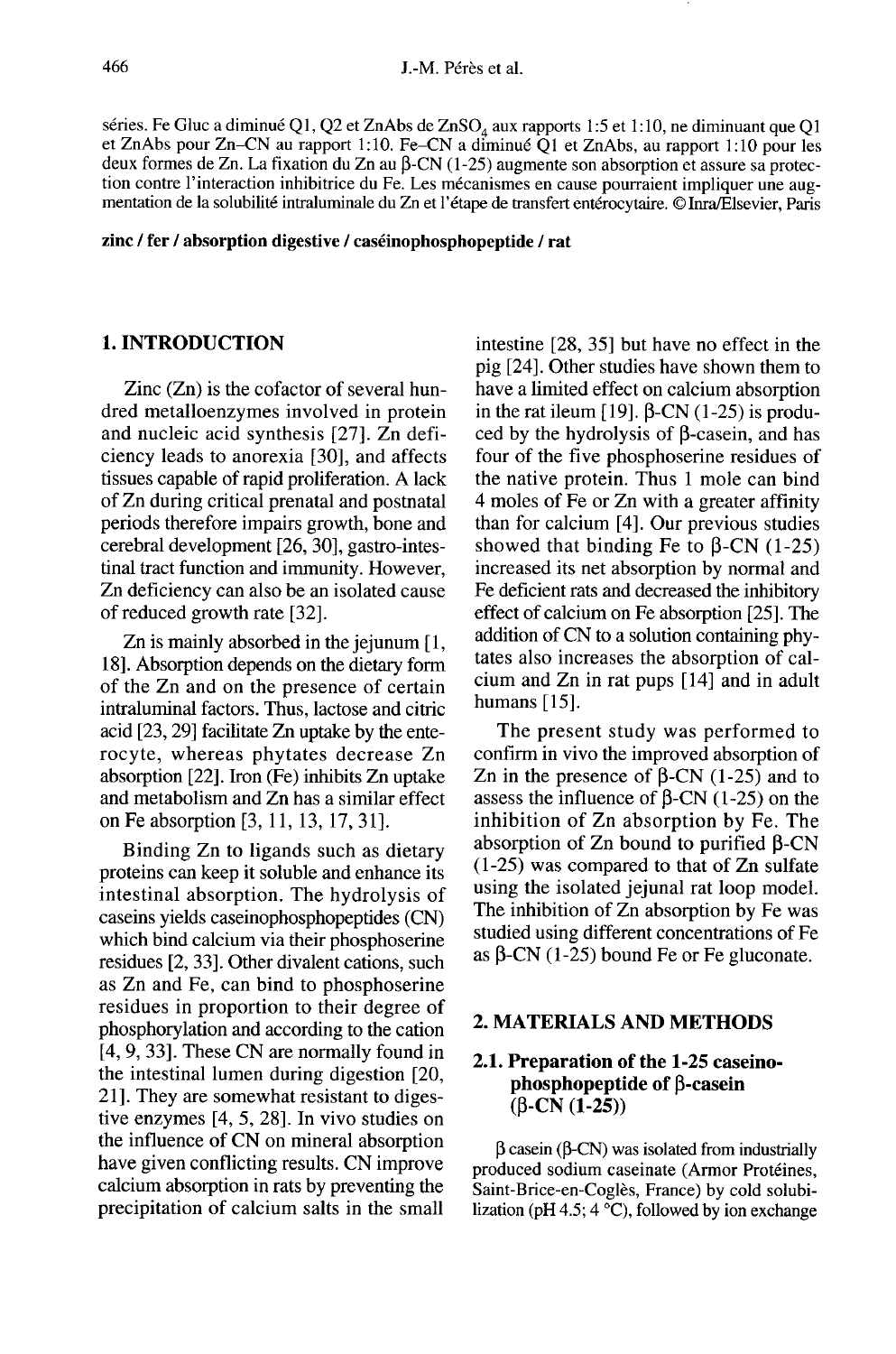chromatography  $[2, 4]$ .  $\beta$ -CN (1-25) was obtained by tryptic digestion of  $\beta$ -casein. Fe and Zn were chromatography [2, 4].  $\beta$ -CN (1-25) was obtained<br>by tryptic digestion of  $\beta$ -casein. Fe and Zn were<br>bound to  $\beta$ -CN (1-25) by adding FeCl<sub>2</sub> and ZnCl<sub>2</sub><br>to the solution (pH = 5.3; 30 min; 25 <sup>°</sup>C (Milli Q system, Millipore)). Unbound Fe and Zn were removed by ultracentrifugation and filtration through a regenerated cellulose membrane with a 3 000-Da cut-off (membrane SIOY3, Amicon, Lexington, MY). The resulting complex was freeze-dried. Complexed Fe and Zn and residual calcium were measured by atomic absorption spectrometry (Varian AA 1275). One mole of peptide bound 4 moles of Fe or Zn. A control without  $\beta$ -CN (1-25) was incubated and dialysed under the same conditions, to be sure that the variations of Zn and Fe concentrations were actually induced by binding to the phopshopeptide.

#### 2.2. Animals

Adult female Sprague-Dawley rats weighing 250-300 g were starved for 12 h before study but had free access to water. The rats were assigned to 14 groups (six animals/group): rats were perfused with 100  $\mu$ mol/L Zn sulfate (ZnSO<sub>4</sub>), or 250–300 g were starved for 12 h before study<br>but had free access to water. The rats were assi-<br>gned to 14 groups (six animals/group): rats were<br>perfused with 100  $\mu$ mol/L Zn sulfate (ZnSO<sub>4</sub>), or<br>Zn bound to  $\beta$ -CN (1-2 the presence of Fe gluconate (Fe Gluc) (which remained soluble above  $pH = 4$ ), or Fe bound to  $\beta$ -CN (1-25) (Fe-CN). The Fe concentrations were 50  $\mu$ mol/L, 500  $\mu$ mol/L, 1 000  $\mu$ mol/L giving Zn/Fe ratios of 2:1, 1:5 and 1:10. The absence of Zn adsorption to the digestive mucosa, which could have falsely improved the absorption rate, was checked by perfusing a group of dead rats. Another group of rats was perfused with a Zn-free solution to confirm that no significant Zn secretion occurred during the experiment.

#### 2.3. Perfusion

The perfusion solute was adapted from Ringer-Lavoisier solute and was checked to be free of Zn contamination. Its pH was adjusted to that of the proximal jejunum pH ( $pH = 7$ ); it was isotonic to plasma (285–300 mosmol) and contained<br>100 µmol/L Zn as sulfate or Zn–CN. Rats were<br>anesthetized with Ketamine (Ketalar<sup>TM</sup>), which<br>has no effect on gut motility. The erythrocytes 100 µmol/L Zn as sulfate or Zn-CN. Rats were<br>anesthetized with Ketamine (Ketalar<sup>TM</sup>), which has no effect on gut motility. The erythrocytes were counted to prevent from anaemia which could disturb Fe absorption. Then the jejunum was exposed by a laparotomy. The loop was perfused through a catheter inserted at the angle of Treitz; effluent was collected 5 cm lower. Solid material was washed out with 1 g/L Triton X 100 in water to prevent any contamination. The perfusion solute was kept at 37 °C and was delivered at 0.16 mL/min for 2 h using a peristaltic pump to avoid loop distension; a non-absorbable marker (polyethylene glycol 4 000) was added to assess net water fluxes. The rat was killed with an **EXECUTE ASSEMALL EXECUTE:**<br>
Net (polyethylene glycol 4 000) was added to<br>
assess net water fluxes. The rat was killed with an<br>
overdose of Doléthal<sup>TM</sup>, the perfused loop was<br>
washed with saline, withdrawn and dried in a washed with saline, withdrawn and dried in a oven at 90 °C to constant weight.

#### 2.4. Assays

Zn and Fe concentrations in perfusion solute, gut effluent and the mucosa of the perfused seg ment were measured by atomic absorption (Perkin Elmer 3030); tissue was digested in 10 N nitric acid at ambient temperature for 24 h. Ringer-Lavoisier solute was used as blank.

Polyethyleneglycol (PEG) in the perfusion solute and the gut effluent was measured by a turbidimetric method [16].

The disappearance of Zn from the gut lumen  $(O1:$   $\mu$ mol) was calculated from:

$$
Q1 = (1 - ([PEG]t / [PEG]e) * ([Zn]e/[Zn]t) * D* T* [Zn]t
$$

where [PEG] and [Zn] were the PEG and Zn concentrations in the perfusion solute (t) and in the effluent (e). D and T are the delivery rate (mL/min) and the time of collection.

The Zn stored by the mucosa  $(Q2: \mu \text{mol})$ during perfusion was calculated from:

$$
Q2 = ([Zn]m - [Zn]m0) * Pm
$$

where [Zn]m is the Zn concentration of perfused intestinal mucosa segment and Pm its weight; [Zn]m0 the Zn concentration of intestinal mucosa segment perfused with a Zn-free solute.

Net Zn absorption (Zn abs:  $\mu$ mol) during the perfusion was:

$$
Zn \, abs = Q1 - Q2.
$$

#### 2.5. Statistics

Results are expressed as means and standard deviations. Groups were compared by two-way ANOVA followed by Student's  $t$ -test using 'Statview  $SE + Graphics^{TM}$  within each group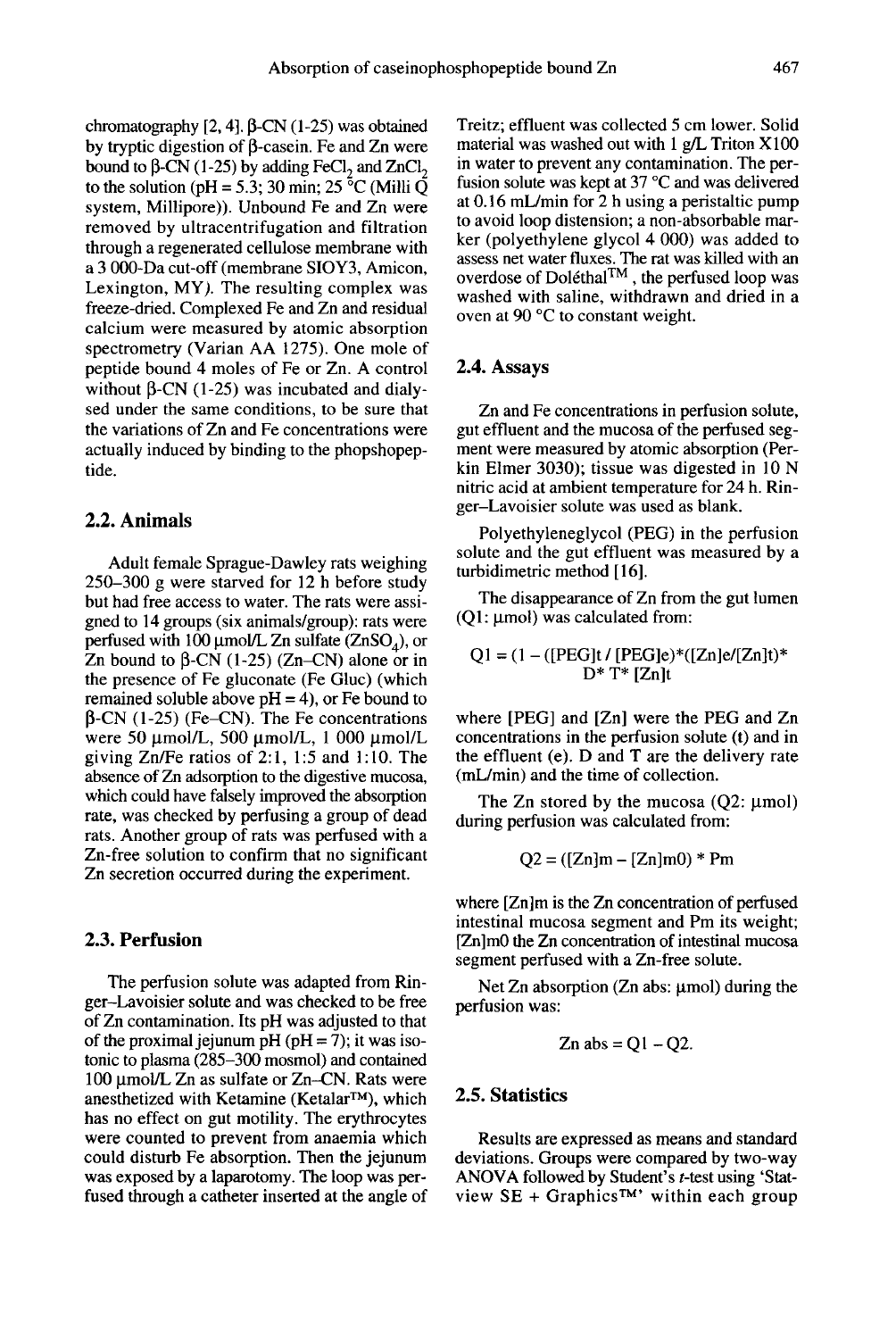468 J.-M. Pérès et al.<br>(ZnSO<sub>4</sub> or Zn-CN). The effect of Fe is expressed retent<br>as a ratio of the mean for the control Fe-free  $\frac{1}{2}$ group (%). These values were also compared by ANOVA and Student's t-test. Significance was set at  $P < 0.05$ .

#### 3. RESULTS

#### 3.1. Absorption of  $\text{ZnSO}_4$  and  $\text{Zn-CN}$

Fe-free Zn absorptions are given in the first lines of tables I and II.

No significative change in Zn concentration in the perfusion solute was observed  $(100.12 \mu M)$  before and after experience) tration in the perfusion solute was observed<br>
(100.12  $\mu$ M before and after experience)<br>
(100.12  $\mu$ M before and after experience)<br>
(all Equator Higher concentrations of Fe Gluc (Zn/Fe<br>
(Zn/Fe<br>
while perfusing dead rats disappearance from gut lumen was only due to Zn uptake by enterocytes and not to Zn adsorption to the digestive mucosa.

Zn-CN was lost from the intestinal lumen (Q1) significantly faster than  $ZnSO<sub>A</sub>$ . Zn

retention by the mucosa (Q2) of the two groups was essentially the same. The net<br>absorption (ZnAbs) of Zn–CN was statistically greater than that of  $ZnSO_4$ . absorption (ZnAbs) of Zn–CN was statistically greater than that of  $ZnSO_4$ .

#### 3.2. Effect of different forms of Fe on ZnAbs

The influence of different forms of Fe on  $ZnSO<sub>4</sub>$  and  $Zn$ –CN absorption are shown on Zaso<sub>4</sub> and Za-Civ absorption are shown<br>in *tables I* and *II*. Low concentrations of Fe<br>Gluc (Zn/Fe ratio: 2:1) significantly redu-<br>ced Q1 and ZnAbs of ZnSO<sub>4</sub> (*table I*).<br>Higher concentrations of Fe Gluc (Zn/Fe Gluc (Zn/Fe ratio: 2:1) significantly redu-Higher concentrations of Fe Gluc (Zn/Fe ratio: 1:5; 1:10) inhibited these two para meters and Q2. Inhibition was significantly greater at a Zn/Fe ratio of 1:10.

Fe-CN reduced significantly Q1 and ZnAbs at a Zn/Fe ratio of 1:10. The influence of the form of Fe on Zn absorption

|    |                                        | %Q1                                              | %Q2                                  | % ZnAbs<br>Anova                                 |
|----|----------------------------------------|--------------------------------------------------|--------------------------------------|--------------------------------------------------|
|    | ZnSO <sub>4</sub>                      | $27.629 \pm 0.003$<br>P < 0.001                  | $7.579 \pm 0.001$                    | $20.050 \pm 0.003$                               |
| 2  | Fe Gluc $(50 \mu M)$                   | $27.383 \pm 0.003$<br>P < 0.001                  | $7.568 \pm 0.001$                    | $19.815 \pm 0.004$                               |
| 3  | Fe Gluc $(500 \mu M)$                  | $23.042 \pm 0.001^{a,b}$<br>P < 0.001            | $5.451 \pm 0.001$ <sup>a,b</sup>     | $17.591 \pm 0.002$ <sup>a,b</sup>                |
| 4  | Fe Gluc $(1000 \mu M)$<br><b>ANOVA</b> | $22.160 \pm 0.002$ <sup>a,b,c</sup><br>P < 0.001 | $5.195 \pm 0.001$ a,b,c<br>P < 0.001 | $16.966 \pm 0.002$ <sup>a,b,c</sup><br>P < 0.001 |
|    | 5 FeCN $(50 \mu M)$                    | $27.299 \pm 0.001$<br>P < 0.001                  | $7.353 \pm 0.002$                    | $19.946 \pm 0.001$                               |
| 6. | FeCN $(500 \mu M)$                     | $27.374 \pm 0.003^*$<br>P < 0.001                | $7.574 \pm 0.002^*$                  | $19.820 \pm 0.005^*$                             |
| 7  | FeCN $(1000 \mu M)$<br><b>ANOVA</b>    | $26.978 \pm 0.002$ a,d,*<br>P < 0.001            | $7.523 \pm 0.003^*$<br><b>NS</b>     | $19.455 \pm 0.005$ <sup>a,d,*</sup><br>P < 0.05  |

Table I. Effect of iron on zinc sulfate absorption

Results are expressed as a ratio to the total amount of perfused Zn  $(\%)$ ; mean  $\pm$  1 SD.

Rats were perfused with perfusion solute containing Zn sulfate (100 µmol/L); Fe gluconate (Fe Gluc) or Fe bound to  $\beta$ -CN (1-25) (Fe-CN) was added at different concentrations. Q1: Zn lost from gut lumen; Q2: Zn stored by the mucosa; ZnAbs: absorbed Zn; <sup>a</sup> Different ( $P < 0.001$ ) from control group ZnSO, (1); <sup>b</sup> different  $(P < 0.001)$  from (2);  $\epsilon$  different  $(P < 0.001)$  from (3);  $\epsilon$  different  $(P < 0.001)$  from (5);  $\epsilon$  different  $(P < 0.001)$  from group perfused with a different form of Fe but same concentration of Fe.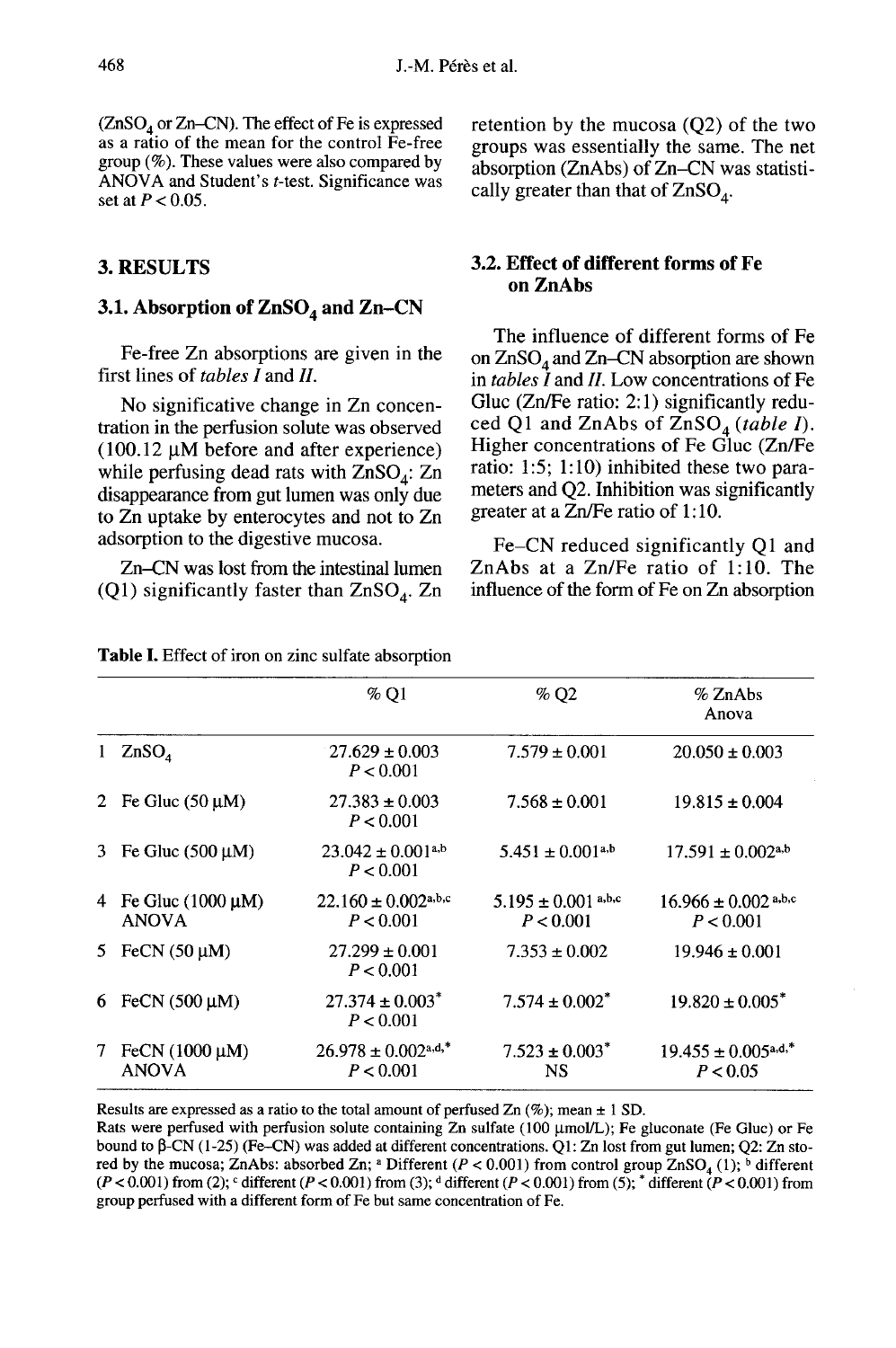was assessed by comparing groups perfused with the same Fe concentrations and the same form of Zn. Q1, Q2 and ZnAbs were<br>significantly different when Fe was present as Fe Gluc and as Fe-CN at Zn/Fe ratios of 1:5 and 1:10.

Table II shows that low concentrations (2:1 ratio) of Fe Gluc did not reduce Q1, Q2 and ZnAbs for Zn-CN. Higher concentrations of Fe Gluc (Zn/Fe ratio: 1:5 and 1:10) reduced O1 and ZnAbs; this inhibition was significantly greater when the ratio was 1:10.

Fe-CN at the ratio of 1:10 significantly inhibited Q1 and ZnAbs. Perfusion with the same concentrations of Fe Gluc or Fe-CN had significantly different effects on Ql and ZnAbs when the ratio was 1:10.

Figure 1 shows the results expressed as the inhibition of absorption of the two forms of Zn by the two forms of Fe. This inhibition was significantly greater while perfusing of Zn by the two forms of Fe. This inhibi-<br>tion was significantly greater while perfusing<br>ZnSO<sub>4</sub> with low Zn/Fe ratios (1:5 and 1:10),<br>but was similarly weak when Zn (as ZnSO<sub>4</sub> tion was significantly greater while perfusing  $ZnSO_4$  with low  $Zn/Fe$  ratios (1:5 and 1:10), but was similarly weak when  $Zn$  (as  $ZnSO_4$ 

or Zn-CN) was perfused with Fe Gluc (at 2:1 ratio) or Fe-CN (at any ratio). This inhibition became statistically lower in rats perfused with Zn–CN than in rats perfused with  $ZnSO<sub>A</sub>$  at low Zn/Fe ratios (1:5 and 1:10). 2:1 ratio) or Fe-CN (at any ratio). This inh<br>2:1 ratio) or Fe-CN (at any ratio). This inh<br>bition became statistically lower in rats per<br>fused with Zn-CN than in rats perfused wit<br>ZnSO<sub>4</sub> at low Zn/Fe ratios (1:5 and 1:10)

#### 4. DISCUSSION

Zn absorption in the jejunum [18] is influenced by Zn status [27], owing to the synthesis of metallothionein, a cysteine-rich protein [8]. But it is passive and linearly proportional to the luminal concentration of Zn between 0.1 mol/L and 1.8 mol/L [18]. Thus Zn absorption is influenced by the form of dietary Zn [31] and by interactions with substances in the gut which enhance absorption, such as proteins and glucose polymers [27, 29], or inhibit it such as phy tates or other trace elements (Fe) which compete for common carriers [7].

Athough caseinophosphopeptides (CN) positively influence Fe absorption [25], they

|    |                        | $%$ O1                            | %Q2               | $%$ ZnAbs                          |
|----|------------------------|-----------------------------------|-------------------|------------------------------------|
| 8  | $Zn-CN$                | $37.395 \pm 0.008$                | $7.365 \pm 0.002$ | $30.030 \pm 0.008$                 |
| 9  | Fe Gluc $(50 \mu M)$   | $37.041 \pm 0.001$                | $7.339 \pm 0.001$ | $29.702 \pm 0.001$                 |
| 10 | Fe Gluc $(500 \mu M)$  | $36.263 \pm 0.002$ <sup>a,b</sup> | $7.352 \pm 0.004$ | $28.911 \pm 0.003^{a,b}$           |
| 11 | Fe Gluc $(1000 \mu M)$ | $35.180 \pm 0.002^{\text{a,b,c}}$ | $7.134 \pm 0.003$ | $28.046 \pm 0.004$ a,b,c           |
|    | <b>ANOVA</b>           | P < 0.001                         | <b>NS</b>         | P < 0.001                          |
|    | 12 Fe-CN $(50 \mu M)$  | $37.041 \pm 0.004$                | $7.277 \pm 0.002$ | $29.764 \pm 0.005$                 |
| 13 | Fe-CN $(500 \mu M)$    | $36.618 \pm 0.003$                | $7.310 \pm 0.004$ | $29.308 \pm 0.005$                 |
| 14 | Fe-CN $(1\ 000 \mu M)$ | $36.161 \pm 0.005$ a,d*           | $7.277 \pm 0.003$ | $28.885 \pm 0.007$ <sup>a,d*</sup> |
|    | <b>ANOVA</b>           | P < 0.001                         | <b>NS</b>         | P < 0.05                           |
|    |                        |                                   |                   |                                    |

**Table II.** Effect of iron on absorption of zinc bound to  $\beta$ -CN (1-25)

Results are expressed as a ratio to the total amount of perfused  $\text{Zn}$  (%); mean  $\pm$  1 SD.

Rats were perfused with perfusion solute containing  $\overline{Z}$ n bound to  $\overline{\beta}$ -CN (1-25) (100 µmol/L). Iron was added as Fe gluconate (Fe Gluc) or bound to  $\beta$ -CN (1-25) (Fe-CN). Q1: Zn lost from gut lumen; Q2: Zn stored by the mucosa; ZnAbs: absorbed Zn; <sup>a</sup> Different ( $P < 0.001$ ) from control group Zn–CN (8); <sup>b</sup> different ( $P < 0.001$ ) from (9); c different ( $P < 0.001$ ) from (10); d different ( $P < 0.001$ ) from (12);  $*$  different ( $P < 0.001$ ) from group perfused with a different form of Fe but with same concentration of Fe.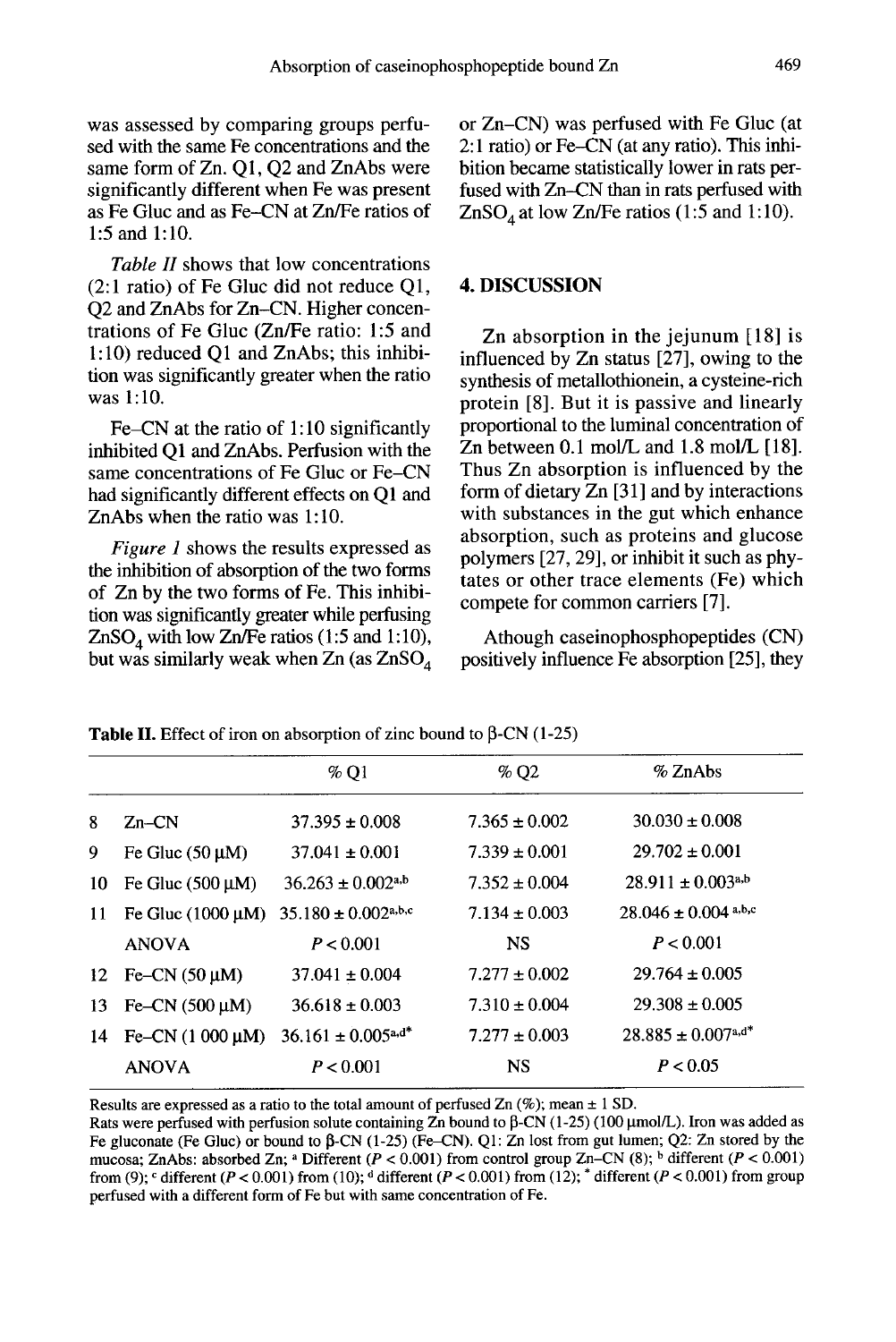

**Figure 1.** Inhibition of zinc absorption by different forms of iron. Results are expressed as the ratio to the mean value of the iron free group (%). 100 µmol/L Zinc (ZnSO<sub>4</sub> or Zn-CN) was perfused in the presence of 50,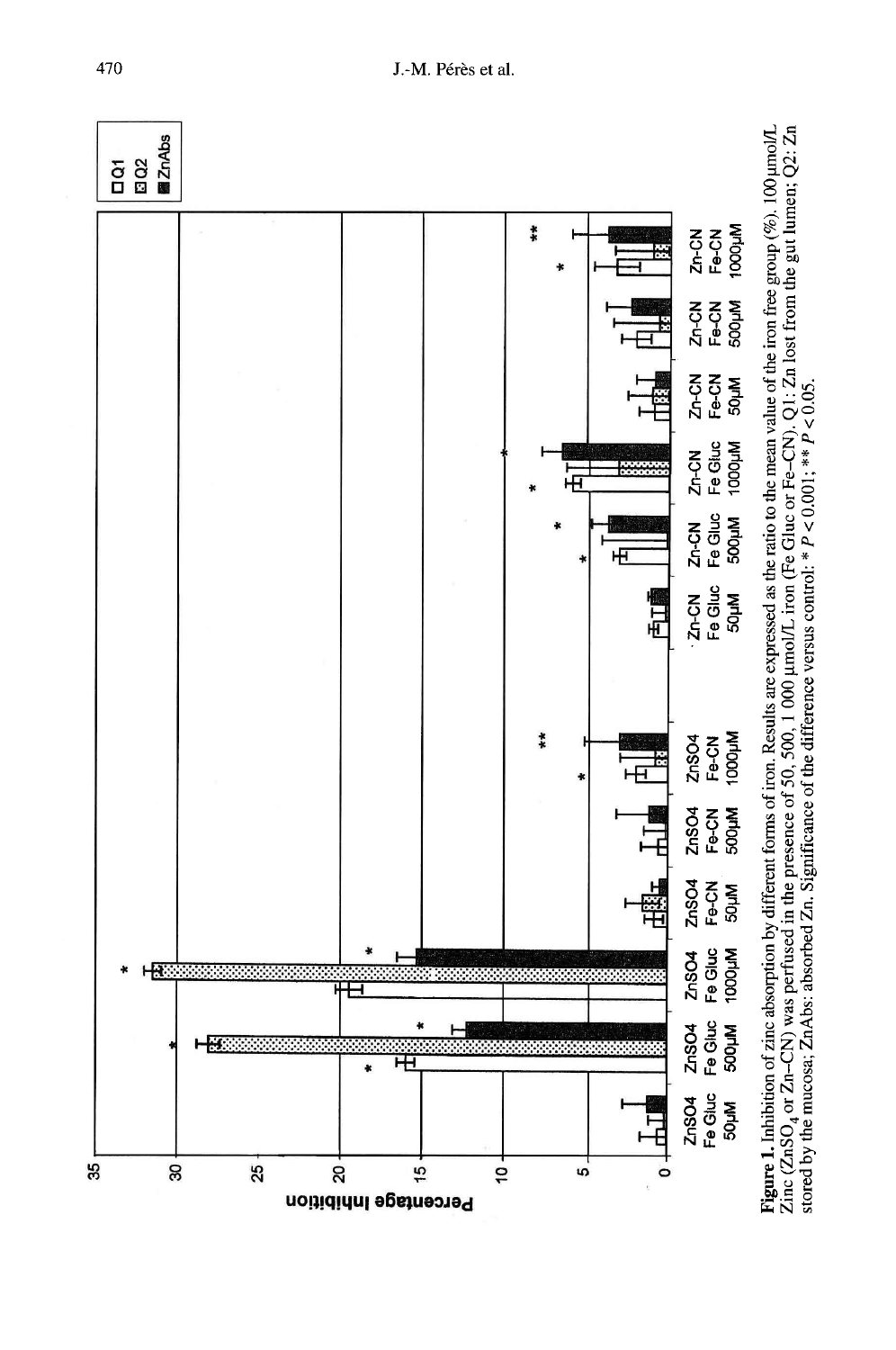have given conflicting results on Zn absorption [14, 15]. The present in vivo study confirms that Zn bound to  $\beta$ -CN(1-25) is absorbed better than the widely used inorganic salt  $ZnSO<sub>A</sub>$ . This effect appears to be greater than previously reported [14]. We used a well-defined purified CN from  $\beta$ casein ( $\beta$ -CN (1-25)) to which Zn was bound and not just added [14]. The adult rats used in our work also differ from the rat pups and humans [14, 15].

Our results also support our previous findings on the protection against inhibition offered by binding trace elements to  $\beta$ -CN (1-25) [25]. This occurs when one of the trace elements is provided in a bound form, and is enhanced when both are bound. Only the higher Zn/Fe ratio (2:1) showed no inhibition of Zn absorption by Fe in whatever form. Zn absorption can be inhibited by Fe with Zn/Fe ratios below one-half in dietary or fortification forms of trace elements [10, 29], as shown in the present study. However, although Zn absorption was inhibited by Fe Gluc for both forms of Zn at a ratio of 1:5, the absorption of bound Zn remained 60 % higher than that of  $ZnSO_4$ ; Zn absorption was not inhibited by Fe when both trace elements were provided in a bound form at this ratio.

This enhanced Zn absorption could be due to the  $Zn$  bound to soluble  $\beta$ -CN (1-25) being protected from insolubilization during digestion [2], or from interactions with other food in the gut, such as phytates  $[14]$ .  $\beta$ -CN (1-25) could also influence Zn absorption by the enterocytes, particularly during apical membrane uptake, where inhibitory interactions between trace elements can occur [34]. Fe and Zn could compete for a common metal-ion transporter [12] and carrier proteins involved in trace element transport from membrane receptor into the enterocyte [7]. Changes in the storage of Zn by enterocytes according to the form of perfused Fe support this assumption. Zn binding to  $\beta$ -CN (1-25) could be resistant to hydrolysis at low pH and by digestive enzymes,

but this remains to be demonstrated; Zn could be absorbed by some mechanism other than passive or carrier-mediated uptake. Zn and Fe bound to  $\beta$ -CN (1-25) could be taken up by endocytosis while chelated to a peptide or an amino acid, as reported for dietary peptides and proteins [6].

#### **CONCLUSION**

Zn bound to  $\beta$ -CN (1-25) is absorbed better than Zn sulfate. Its absorption is protected from inhibition by Fe. The mechanisms involved remain to be identified. Further studies are needed to validate these results in man, before this bound form of Zn could be proposed as a food additive.

#### **REFERENCES**

- [1] ] Andersen O., Nielsen J.B., Sorensen J.A., Scherrebeck L., Experimental localization of intestinal uptake sites for metals (Cd, Hg, Zn, Se) in vivo in mice, Env. Health Perspect 102 (1994) 199-206.
- [2] Baumy J.J., Brulé G., Effect of pH and ionic strength on the binding of bivalent cations to  $\beta$ casein, Lait 68 (1988) 90-101.
- [3] Bouglé D., Isfaoun A., Bureau F., Neuville D., Jauzac P., Arhan P., Long term effects of Fe: Zn interactions on growth in rats, Biol. Trace Elem. Res. (1998) in press.
- [4] Bouhallab S., Leonil J., Maubois J.L., Complexation du fer par le phosphopeptide (1-25) de la caséine  $\beta$ : action de l'alcalase et de la phosphatase acide, Lait 71 (1991) 435-443.
- [5] Brommage R., Juillerat M.A., Jost R., Influence of casein phosphopeptides and lactulose on intestinal calcium absorption in adult female rats, Lait 71 (1991) 173-180.
- [6] Caillard I., Tomé D., Transport des antigènes protéiques majeurs du lactosérum bovin dans 1'epithelium intestinal, Cah. Nutr. Diet. 30 (1995) 306-312.
- [7] Conrad M.E., Regulation of Fe absorption, Prog. Clin. Biol. Res. 380 (1993) 203-219.
- [8] Cousins R.J., Smith K.T., Zn-binding properties of bovine and human milk in vitro: influence of changes in Zn content, Am. J. Clin. Nutr. 33 ( 1979) 1083-1087.
- [9] Demott B.J., Dincer B., Binding added Fe to various milk proteins, J. Dairy Sci. 59 (1976) 1557-1559.